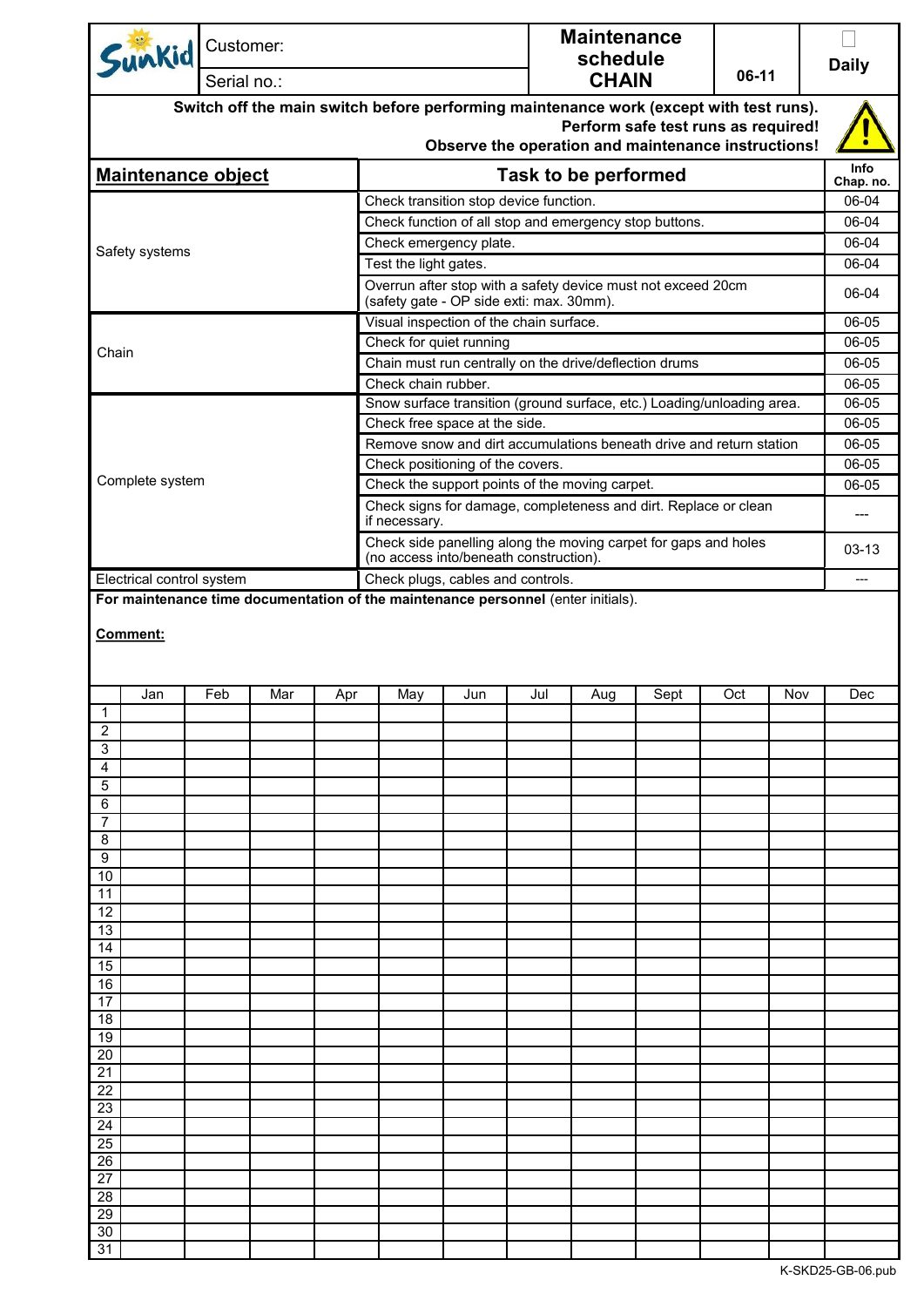| $\mathbf{e}$<br>$V_{1}$ | Customer:   | <b>Maintenance</b>       |       |                |
|-------------------------|-------------|--------------------------|-------|----------------|
|                         | Serial no.: | schedule<br><b>CHAIN</b> | 06-12 | <b>Monthly</b> |
|                         |             |                          |       | æ.             |

## **Switch off the main switch before performing maintenance work (except with test runs). Perform safe test runs as required!**

|                           | Observe the operation and maintenance instructions!                                           |                   |
|---------------------------|-----------------------------------------------------------------------------------------------|-------------------|
| <b>Maintenance object</b> | Task to be performed                                                                          | Info<br>Chap. no. |
| Safety systems            | Test backstop device                                                                          | 06-04             |
| Emergency stop devices    | Check all safety equipment.                                                                   | 06-04             |
|                           | Check sprockets on wear and damage                                                            | 06-06             |
|                           | Lubricate tension guide and screws.                                                           | 06-06             |
| Drive system              | Grease bearings with grease nipple (every 200 operating hours).                               | 06-06             |
|                           | Test functionality of the light gates                                                         | 06-04             |
| Chain                     | Check the tensioning device with the return station belt tension,<br>re-tension if necessary. | $03-12$           |
|                           | Visual inspection for wear (traces of wear, friction points, etc.)                            | ---               |
|                           | Extraordinary cleaning of moving parts                                                        |                   |
| Complete system           | Check the general condition (rust, worn/protruding parts,<br>protruding fabric, sharp edges)  |                   |
|                           | Check plastic parts for wear                                                                  |                   |
|                           | Check for loose screws                                                                        | 06-02             |
|                           | Check the functions of the system during a test run.                                          | ---               |
|                           | For maintenance time documentation of the maintenance personnel (enter initials).             |                   |
|                           |                                                                                               |                   |

|       | Jan | Feb | Mar | Apr | May | Jun | Jul | Aug | Sept | Oct | Nov | Dec |
|-------|-----|-----|-----|-----|-----|-----|-----|-----|------|-----|-----|-----|
| Date: |     |     |     |     |     |     |     |     |      |     |     |     |
| Name: |     |     |     |     |     |     |     |     |      |     |     |     |

## **Comment:**